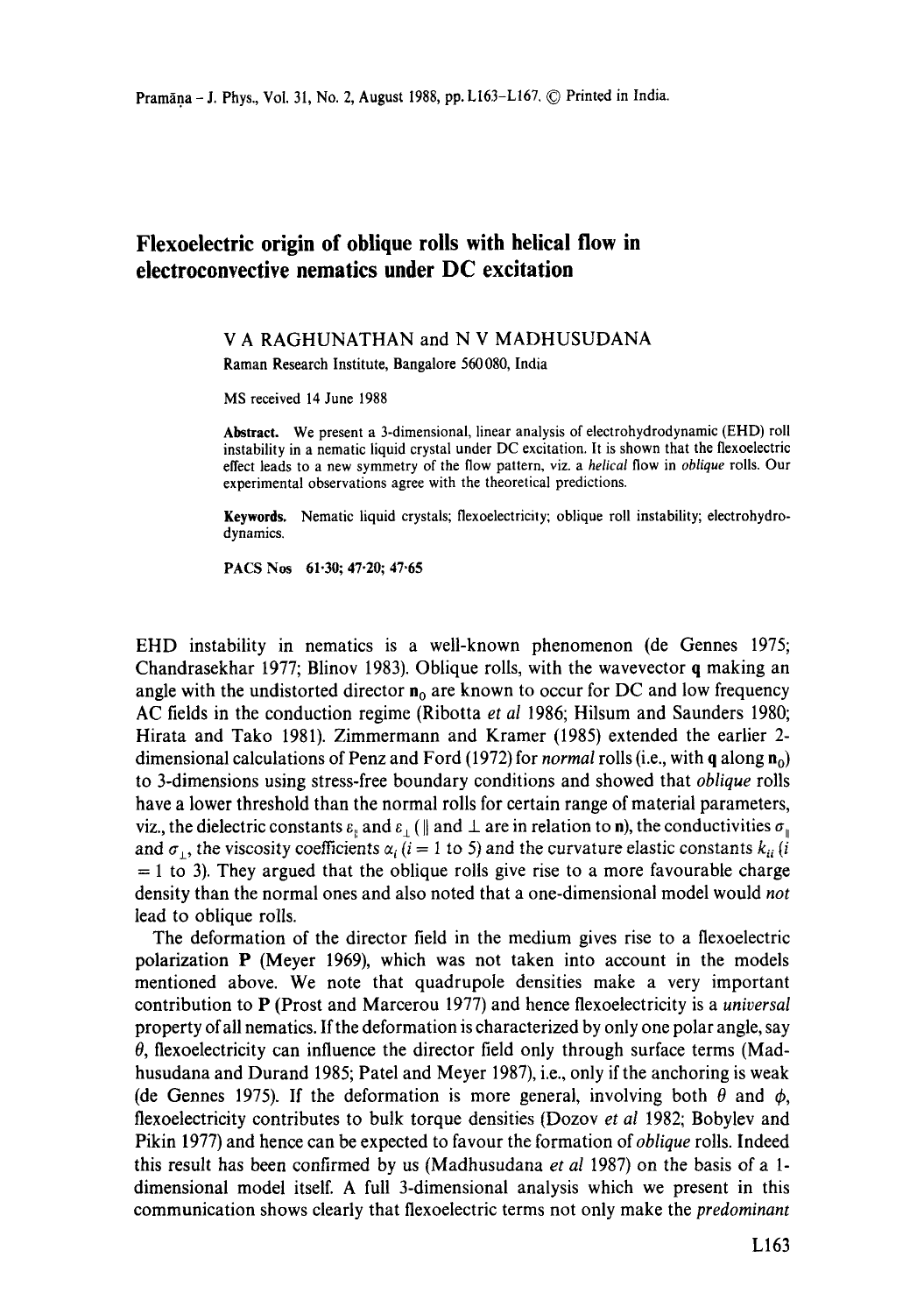contribution to a tilting of the EHD rolls, but are entirely responsible for a *helical*  motion of the fluid particles. We have also made experimental observations which confirm the theoretical predictions.

Let  $n_0$  be along the X-axis. With an applied DC field  $E_z$ , we assume that q of the EHD rolls lies along  $\xi$  which makes an angle  $\alpha$  with  $\mathbf{n}_0$ . In the deformed state, **n** makes polar angles  $\theta$  and  $\phi$  in the *XYZ* system, so that its components in the  $\zeta \eta Z$  system are [cos  $\theta$  $\cos(\alpha - \phi)$ ,  $-\cos\theta \sin(\alpha - \phi)$ ,  $\sin\theta$ . We summarize below the method of calculation which is similar to that of Penz and Ford (1972). The torque balance equations are

$$
\Gamma_{\text{elastic}}^{i} + \Gamma_{\text{flexo}}^{i} + \Gamma_{\text{diele}}^{i} = \Gamma_{\text{hydrodyn}}^{i} \ (i = y, z)
$$
 (1)

where  $\Gamma = \mathbf{n} \times \mathbf{h}$ , h being the relevant molecular field (de Gennes 1975). The anisotropy of conductivity  $\Delta \sigma$  gives rise to a transverse field which by symmetry has only the  $\xi$ component  $E<sub>z</sub>$ . The electric displacement is

$$
\mathbf{D} = \varepsilon_1 \mathbf{E} + \Delta \varepsilon (\mathbf{n} \cdot \mathbf{E}) \mathbf{n} + 4\pi (e_1 \mathbf{n} \operatorname{div} \mathbf{n} + e_3 \operatorname{curl} \mathbf{n} \times \mathbf{n}),\tag{2}
$$

where  $\Delta \epsilon = \epsilon - \epsilon_1$ , and  $\epsilon_1$  and  $\epsilon_3$  are the flexoelectric coefficients. The action of the total electric field on the space charge density  $Q = \text{div } D/4\pi$  gives rise to an electric force on the medium and the equations of motion become (Penz and Ford 1972)

$$
\left(\frac{\partial}{\partial t} + \mathbf{v} \cdot \nabla\right) \mathbf{v} = \text{div}\left(\bar{\sigma} + \bar{\sigma}'\right) + Q\mathbf{E},\tag{3}
$$

where v is the velocity of the fluid,  $\bar{\sigma}$  and  $\bar{\sigma}'$  are the elastic and viscous stress tensors respectively. We linearize the equations and ignore the inertial term. The independent variables of the problem are  $\theta$ ,  $\phi$ ,  $E_{\xi}$ ,  $v_{\xi}$ ,  $v_{\eta}$  and  $v_{z}$ . Assuming  $\theta = \theta_{0} \exp(i\mathbf{q}\cdot\mathbf{r})$ , etc., the solution of the set of equations (1) and (3) requires that an appropriate determinant should vanish, and this condition yields an equation of 12th degree in  $s = q_z/q_\xi$ . When  $e_{1,3} = 0$ , i.e., the flexoelectric contribution is absent, there are no odd powers in the polynomial and the roots occur in complex conjugate pairs. When  $e_{1,3} \neq 0$ , odd powers are present and for every root  $s_n = a_n + ib_n$ , we also get a root (Chandrasekhar 1954)  $s_n$ .  $= -a_n + ib_n$ . We now impose the boundary conditions  $\theta = \phi = E_{\xi} = v_{\xi} = v_n = v_z = 0$  at  $Z = \pm D/2$ , where *D* is the thickness of the sample. This results in a 'boundary value' determinant *{bvd)'* which should also vanish (Penz and Ford 1972). For given values of  $\alpha$ ,  $E_z = (V/D)$  and  $q_{\xi}$ , we make calculations on a computer to obtain the roots  $s_n (n = 1$  to 12) and the value of the *bvd*, and adjust  $q_{\xi}$  till the *bvd* becomes zero. We repeat the calculations for various values of  $\alpha$ . The lowest value of the voltage for which such solutions exist is the threshold voltage (Penz and Ford 1972). If  $\alpha = \pi/2$ , all the hydrodynamic contributions are absent, and the static distortion in this case has been studied earlier (Bobylev and Pikin 1977).

All the required material parameters are available for methoxybenzylidene butylaniline (MBBA) (de Gennes 1975; Penz and Ford 1972; Madhusudana and Durand 1985):  $e_1-e_3=1.2\times10^{-4}$  esu,  $e_1+e_3=-7\times10^{-4}$  esu,  $e_1=4.7$ ,  $e_1=5.2$ ,  $k_{11}=6.1$  $\times 10^{-7}$  dyne,  $k_{22} = 2 \times 10^{-7}$  dyne,  $k_{33} = 7.3 \times 10^{-7}$  dyne,  $\alpha_1 = 6.5$  cP,  $\alpha_2 = -77.5$  cP,  $\alpha_3 = -1.2 \text{ cP}, \alpha_4 = 83.2 \text{ cP}, \alpha_5 = 46.3 \text{ cP}$  and  $\Delta \sigma / \sigma_{\perp} = 0.5$ . When the flexoelectric terms are included in the calculations, we obtain oblique rolls for the standard values of the material parameters of MBBA. We find that while the flexoelectric torques are sufficient to give rise to oblique rolls, the additional space charge density resulting from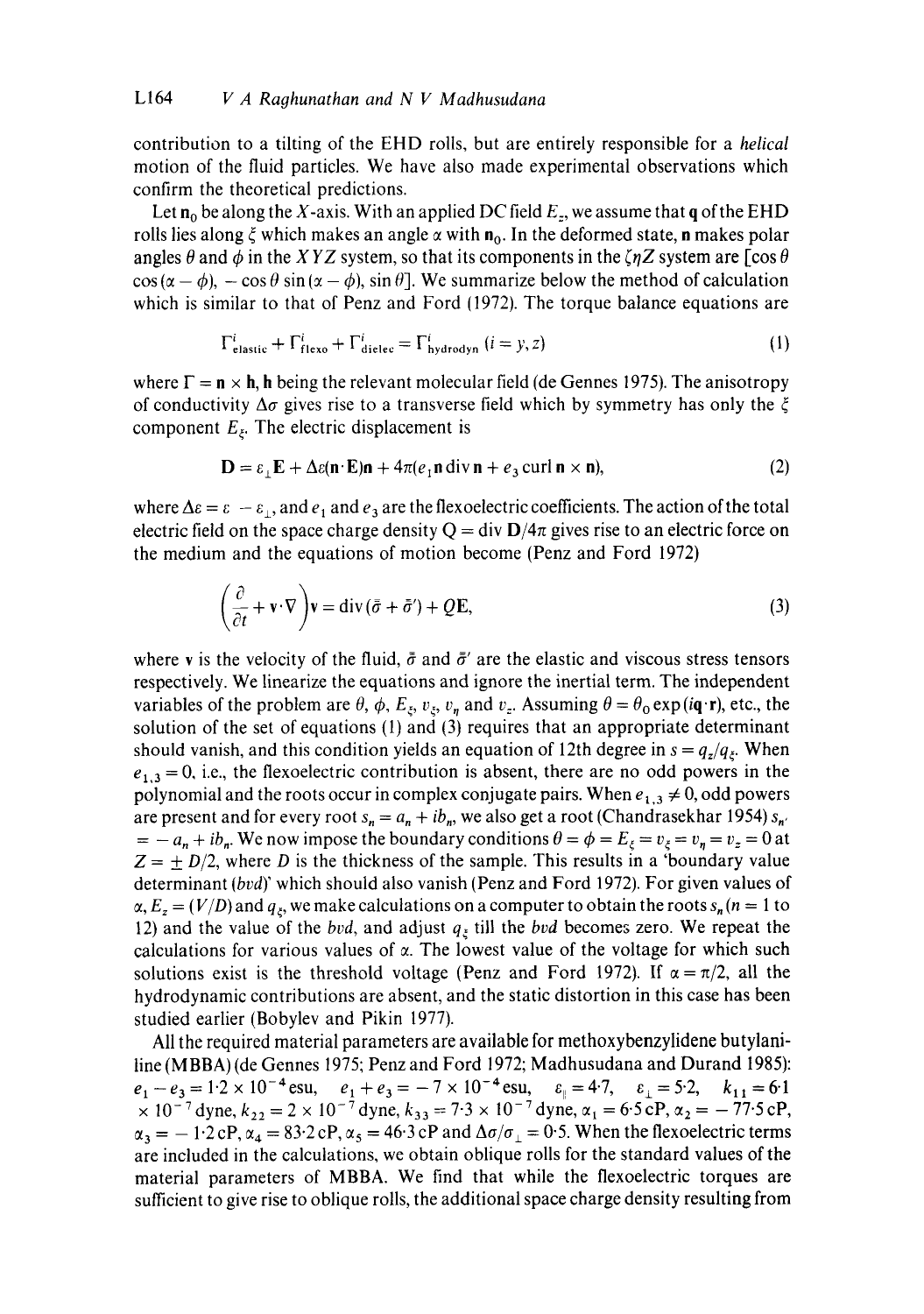the flexoelectric polarization further lowers the threshold voltage. If the flexoelectric terms are not taken into account (i.e.,  $e_{1,3} = 0$ ), as was already found by Zimmermann and Kramer (1985), oblique rolls are obtained *only* if the values of some of the material parameters are suitably adjusted. The value of  $k_{22}$  listed above has been chosen to be about half of the standard experimental value for this purpose. Figure 1 a clearly shows that the flexoelectric terms make the *predominant* contribution to the formation of oblique rolls even with the lowered value of  $k_{22}$ . When  $\alpha = 0$ , a non-vanishing charge density of flexoelectric origin causes the small difference in  $V_{th}$  between the two cases with and without the flexoelectric terms. The axial velocity  $v_n$  results from the oblique flow of the fluid in relation to n, with a vertical velocity gradient (Pieranski and Guyon 1974; de Gennes 1975). When  $e_{1,3} = 0$ , the polynomial in s has only even powers and the profiles of the different variables have obvious symmetries about the mid-plane (figures 1b-f). On the other hand, when  $e_{1,3} \neq 0$ , the odd-powered terms in the polynomial give rise to asymmetries in the profiles (figures I b-f). The strong coupling to flexoelectric terms leads to a conspicuous asymmetry in the  $\phi$ -profile (figure 1d) and in turn to that in the v,-profile (figure I f). The latter asymmetry gives rise to an *open helical*  trajectory of the fluid particles. Figure 1 h shows the trajectory of a particle close to the periphery of a roll. On the other hand, when  $e_{1,3} = 0$ , the symmetry of the  $v_n$  profile leads to a closed trajectory of the fluid particles, even though the motion is no longer confined to the  $\zeta Z$  plane. Thus flexoelectricity is *essential* to produce a *helical* flow of the fluid particles in oblique rolls, though the oblique rolls themselves can be obtained even in its absence by a suitable adjustment of the material parameters. When the flow has a helical character, material conservation is ensured by opposite  $\bar{v}_n$  (an average value of  $v_n$ ) in adjacent cells (figure 1h) of opposite vorticity. For a given sense of the vorticity,  $\bar{v}_n$  changes sign with either that of  $\alpha$  or  $E_z$ , reflecting the flexoelectric origin of the helical flow.

Earlier studies on EHD instabilities under DC excitation were made on MBBA (Orsay Liquid Crystal Group 1971; Hirata and Tako 1981), which is chemically unstable. Charge injection complicates the pattern in this case, giving rise to a twindomain pattern (Orsay Liquid Crystal Group 1971) and a 2-dimensional grid pattern before the oblique rolls are seen (Hirata and Tako 1981). We have studied the DC instabilities in a mixture with 3 chemically stable components, viz., CE-1700, CM-5115 and PCH-302 of Roche Chemicals. It has  $\Delta \varepsilon \simeq -0.1$  and  $e_1$  and  $e_3$  comparable to those of MBBA. The Carr-Helfrich mechanism can operate to produce EHD rolls only if the director relaxation time ( $\propto D^2$ ) is longer than the charge relaxation time, and below a certain cell thickness the instability is quenched out (Smith *et al* 1975). Indeed our sample exhibits this character, demonstrating that charge injection is not significant in this case (Madhusudana *et al* 1987). If D is sufficiently large we observe *oblique* rolls directly at  $V_{th}$  as expected from the theory. The trajectory of dust particles could be seen only when they were sufficiently far away from the axis of the rolls, i.e. close to the periphery of the rolls. Detailed observations on the motion of these particles yield the following results. (a) The trajectory of the particle is helical. (b)  $\bar{v}_n$  is opposite in adjacent cells of opposite vorticity and the direction of  $\bar{v}_n$  agrees with that found in the calculations for given signs of  $\alpha$ ,  $E_z$  and the vorticity. (c)  $\bar{v}_n$  changes sign with that of any one of the 3 parameters. (d) Often domains with  $+\alpha$  and  $-\alpha$  meet at a boundary forming elbow like structures. As predicted by the theory, for one sense of vorticity the fluid motion  $(\bar{v}_n)$  is towards the boundary in rolls with both  $+\alpha$  and  $-\alpha$  while it is away from the boundary for rolls with the opposite vorticity. Dust particle motion at the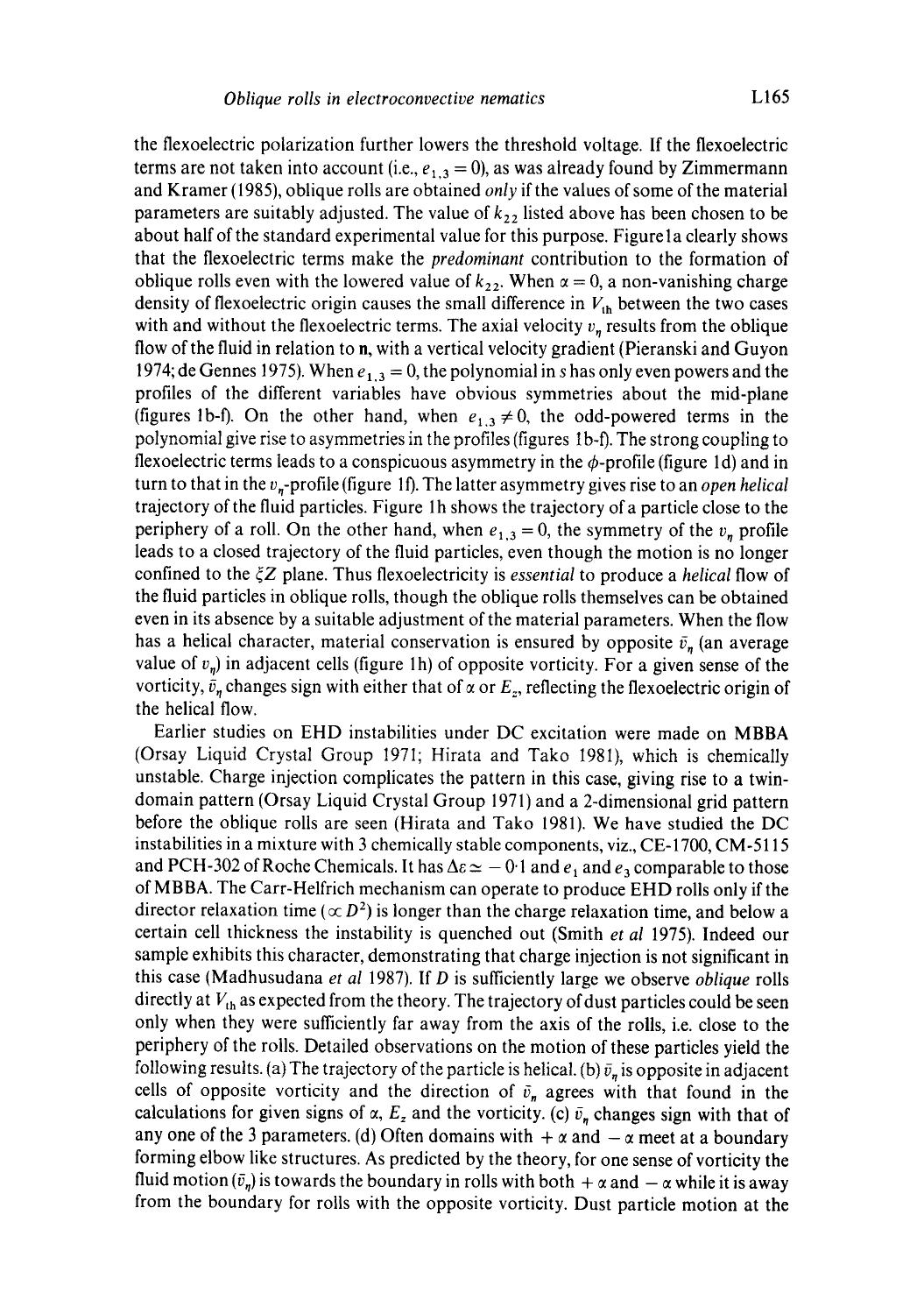

**Figure** 1. Results of the computer calculations on the EHD roll instability for MBBA (see text).  $E<sub>z</sub>$  is positive and the profiles in **b-f** correspond to the vortex cells shown on the left sides of g and h and at  $V = (V_{th} + 1.5)$  volts. In each case, the Y axis is in arbitrary units, and the curve for  $e_{1,3} \neq 0$  is indicated by an asterisk. (a)  $V_{th}$  (in volts) vs  $\alpha$  (in radians), (b)  $\theta$  vs  $Z/D$  for  $\xi = 0$ (i.e., along the vertical line in the *centre* of the vortex cell), (c)  $E_\xi$  vs  $Z/D$  for  $\xi = 0$ , (d)  $\phi$  vs  $Z/D$  for  $\zeta = \pi/q_\zeta$  (i.e., at the edge of the vortex cell), (e)  $v_\zeta$  vs *Z/D* for  $\zeta = 0$ , (f)  $v_\eta$  vs *Z/D* for  $\zeta = 0$ , (g) the closed particle trajectories in two neighbouring vortices for the case with  $e_{1,3} = 0$ , (h) the corresponding helical particle trajectories when  $e_{1,3} \neq 0$ . In the latter case, the asterisk indicates the  $t = 0$  position of the particle. In (g) and (h) the ellipticity of the trajectories arises from a steep angle of viewing. Further, the scales along  $\xi$ ,  $\eta$  and Z have been chosen to be rather different for the sake of clarity.